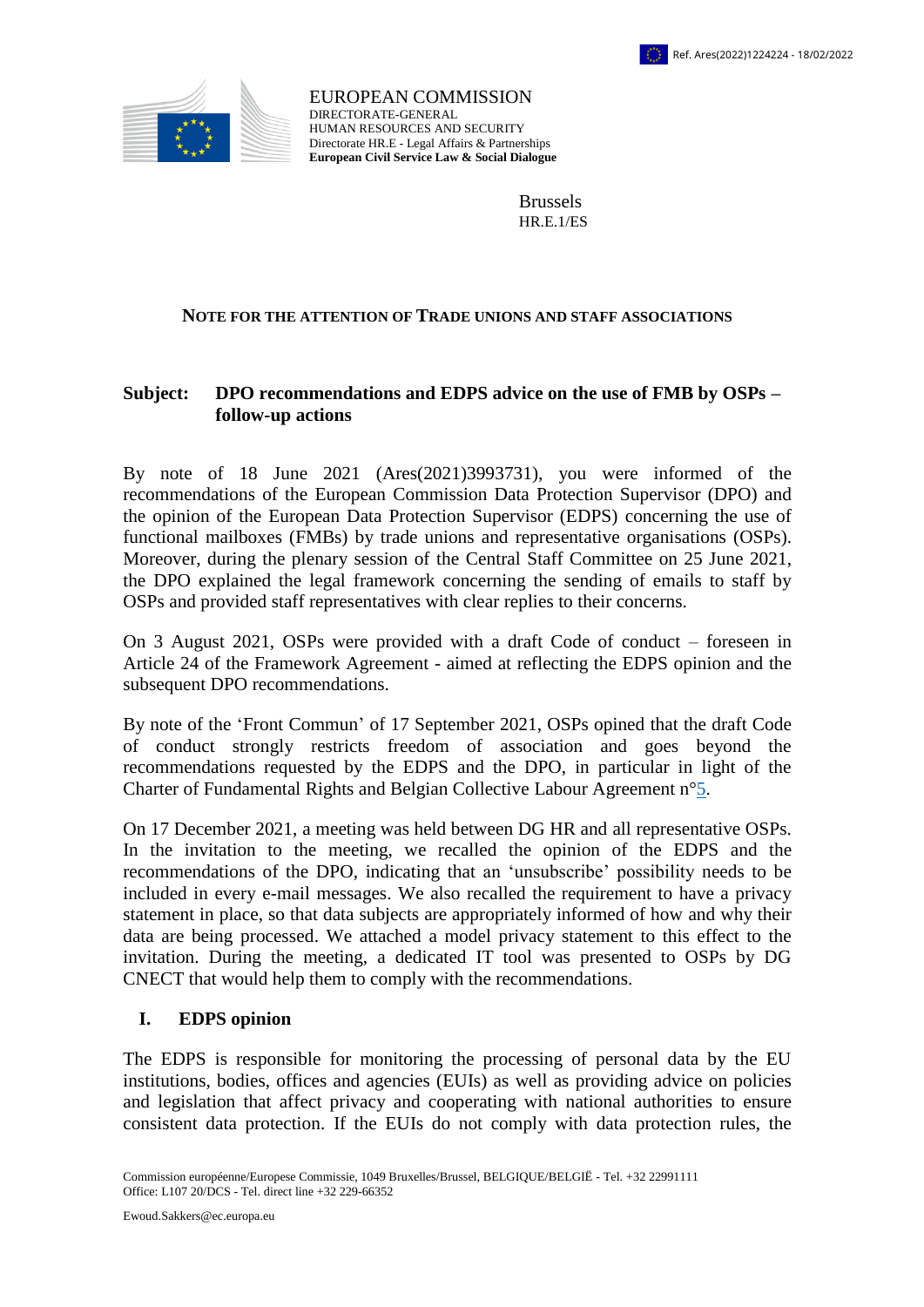EDPS can use the corrective and enforcement powers set out in the Regulation (EU) 2018/1725<sup>1</sup> ("EUDPR").

The EDPS opinion, which also assesses the fundamental rights in question, concludes to the following:

- the Commission has an obligation, under Article 38(2) of the EUDPR, to take all the necessary measures to prevent personal data contained in the directories of staff from being used for direct marketing purposes, i.e. e-mails identified as a promotion of the trade unions and an indirect way to gain more supporters/members.

- the Commission shall adopt a Code of conduct, mentioned in Article 24 of the Framework Agreement without further delay. In that Code, the Commission should clearly set out notably that its authorisation granted to trade unions to use functional mailboxes ("FMB") provided by the Commissions does not cover direct marketing. The Code should also provide that trade unions must offer a clear possibility to the recipient Commission staff to unsubscribe from trade union's mailing lists (whatever the type of email), as well as an obligation on the trade unions to ensure that any request in that sense is dealt without undue delay. Additionally, the Code should remind the trade unions of their obligation to properly inform recipient Commission staff about their rights as data subjects, namely to object to processing of their personal data, by means of a transparent and easy to understand privacy statement, including means for unsubscribing easily in every e-mail.

# **II. Code of conduct: implementing the EDPS opinion and DPO's recommendations**

We have well noted the comments made during the meeting of 17 December 2021 with regard to the project of the Code of Conduct. After consideration of these aspects, we suggest certain changes that can be accommodated. In that perspective, a new version of the draft Code is attached, to be discussed during a follow-up meeting.

Some of the comments made have shown that further discussion may be necessary on certain basic aspects to clear any misunderstandings, especially on the respective obligations of the trade unions and of the Administration. Such discussion can then also explore the means by which the EDPS opinion and DPO recommendations can be put into practice.

# **Information of the data subject and unsubscribe function – Article 3 of the draft Code**

Trade unions process personal data to register memberships, send their members newsletters and information, and, more generally, to easily communicate with their members. Trade unions also process personal data when communicating to staff who are not their members by using internal distribution lists predefined in Outlook normally

 $\overline{a}$ 

Regulation (EU) 2018/1725 of the European Parliament and of the Council of 23 October 2018 on the protection of natural persons with regard to the processing of personal data by the Union institutions, bodies, offices and agencies and on the free movement of such data, and repealing Regulation (EC) No 45/2001 and Decision No 1247/2002/EC, OJ L 295, 21.11.2018, p. 39–98.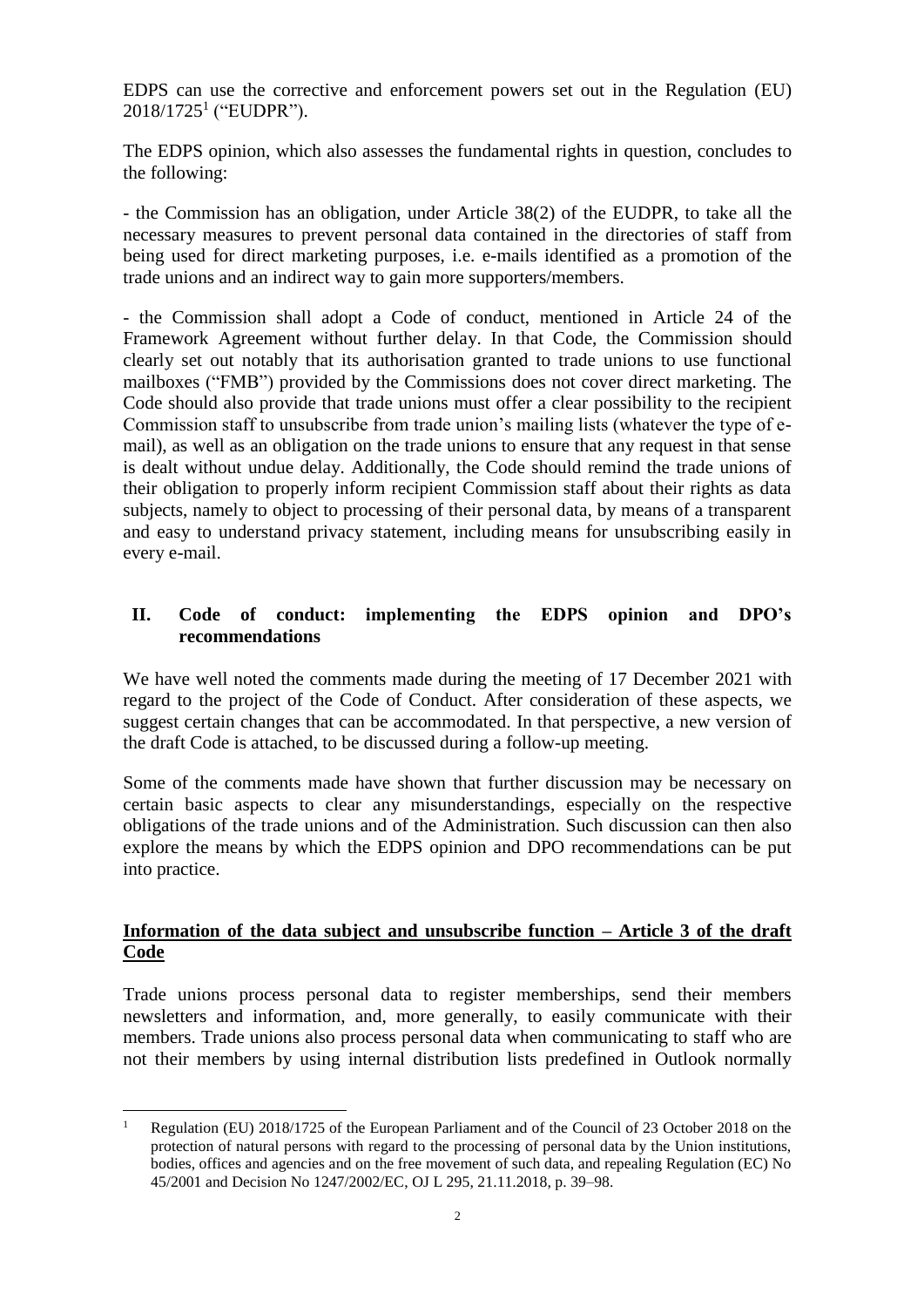reserved for professional purposes. By default, these distribution lists are to be used by the Commission staff, not by external entities such as the OSPs.

Furthermore, when processing personal data trade unions are bound, pursuant to Article  $21(1)$  of the Regulation (EU)  $2016/679<sup>2</sup>$  ("GDPR"), to comply with the right of the data subjects (i.e. Commission staff) to object to the processing of their personal data on grounds relating to their personal situation at any time. They should be clearly informed of this right and be provided with an easy way to unsubscribe to any communication from trade unions.

In this regard, it is a settled case-law of the Court of Justice that the data protection legislation must be interpreted in light of the fundamental rights which form an integral part of general principles of law. Thus, the fundamental right to privacy and protection of personal data and different fundamental rights, such as right of association, must be balanced against each other. The regime of the EU data protection legislation provides in itself multiple mechanisms allowing such a balancing to prevent a disproportionate violation of the fundamental rights (see, e.g. Case C-28/08 P, Commission v *Bavarian Lager Co. Ltd*, paragraphs 58-78; Case C-101/01, *Lindqvist*, paragraphs 82-87).

#### **Use of FMB for direct marketing purposes – Articles 1 and 2 of the draft Code**

Article 24 of the Framework Agreement foresees that the Commission may authorise trade unions to send e-mails from their FMB to all Commission staff, subject to the good practice set out in a code drafted specifically for that purpose.

When providing information to third entities, the Commission is subject to the EUDPR and, according to Article 38, personal data contained in directories of users and access to such directories shall be limited to what is strictly necessary for the specific purposes of the directory. Article 38(2) of the EUDPR provides that the institutions shall take all necessary measures to prevent personal data contained in those directories from being used for direct marketing purposes regardless of whether they are accessible to the public or not.

Following the opinion of the EDPS, and in view of respecting this provision, the facility given to trade unions to use FMBs and hence, the directory of users, should not be given when it comes to the communication amounting to direct marketing.

The Code of Conduct must therefore differentiate the e-mails for which the use of the FMB is granted, i.e. communications to defend the interests of the staff, from those considered as 'direct marketing'.

'Direct marketing' is not defined by the Regulations. Yet, the Belgian Authority for data protection issued its [recommendation 01/2020](https://www.gegevensbeschermingsautoriteit.be/professionnel/themes/marketing-direct/que-vise-t-on-par-marketing-direct-) and proposes a very broad definition.

For the purpose of trade unions' e-mails and in view of taking into account their specific nature, such 'direct marketing' may only refer to what is not directly in the professional interest of the staff and not directly linked to the statutory position of the staff, such as the promotion of goodwill actions.

 $\overline{a}$ <sup>2</sup> Regulation (EU) 2016/679 of the European Parliament and of the Council of 27 April 2016 on the protection of natural persons with regard to the processing of personal data and on the free movement of such data, and repealing Directive 95/46/EC, OJ L 119, 4.5.2016, p. 1–88.